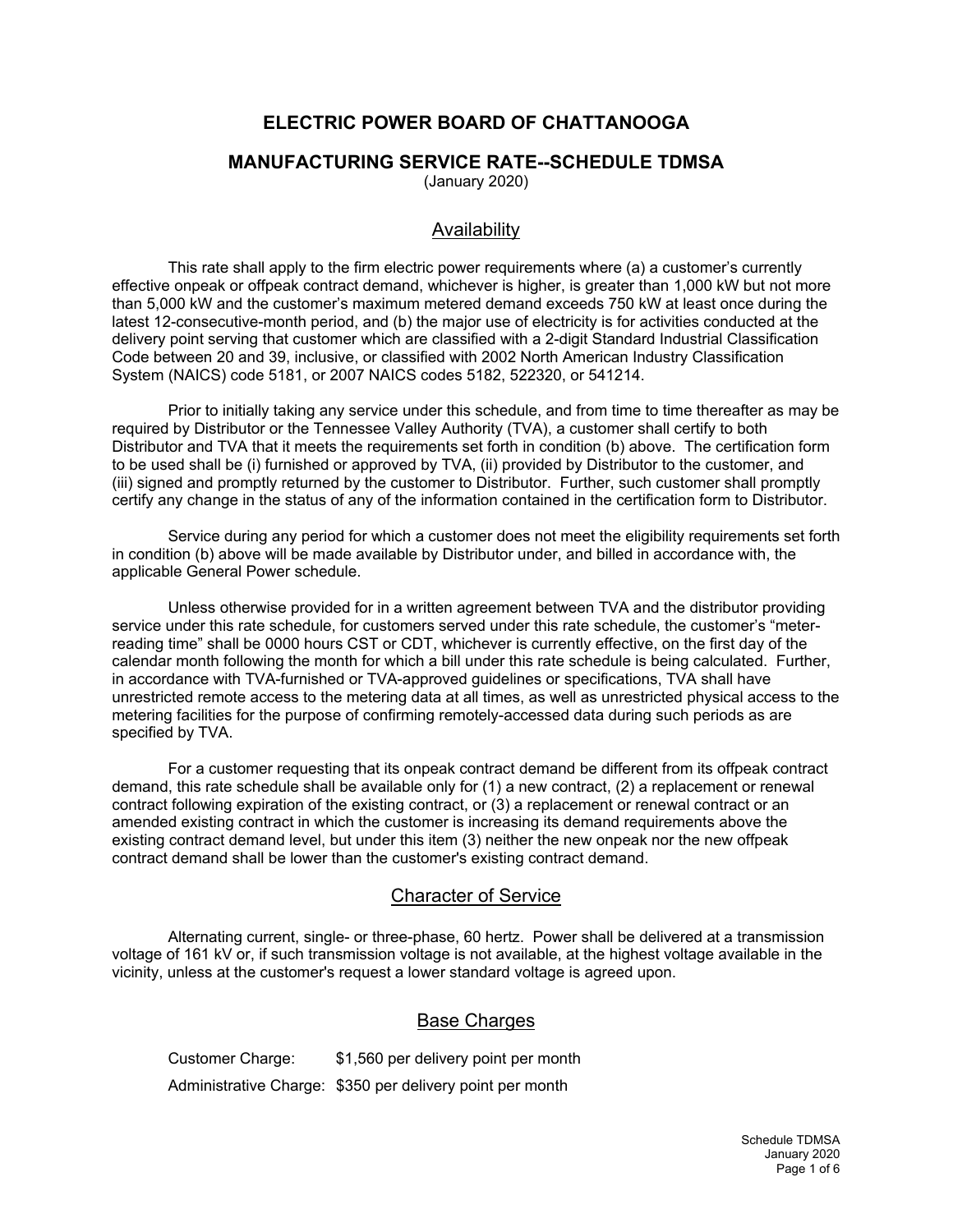#### Demand Charges:

| <b>Summer Period</b>                             |                                                                                                                                                                                                                                                      |
|--------------------------------------------------|------------------------------------------------------------------------------------------------------------------------------------------------------------------------------------------------------------------------------------------------------|
| <b>Onpeak Demand</b>                             | \$10.24 per kW of onpeak billing demand per month, plus                                                                                                                                                                                              |
| <b>Maximum Demand</b>                            | \$3.72 per kW per month of maximum billing demand, plus                                                                                                                                                                                              |
| <b>Excess Demand</b>                             | \$10.24 per kW per month of the amount, if any, by which (1) the<br>customer's onpeak billing demand exceeds its onpeak contract<br>demand or (2) the customer's offpeak billing demand exceeds its<br>offpeak contract demand, whichever is higher. |
| <b>Winter Period</b>                             |                                                                                                                                                                                                                                                      |
| <b>Onpeak Demand</b>                             | \$9.27 per kW of onpeak billing demand per month, plus                                                                                                                                                                                               |
| <b>Maximum Demand</b>                            | \$3.72 per kW per month of maximum billing demand, plus                                                                                                                                                                                              |
| <b>Excess Demand</b>                             | \$9.27 per kW per month of the amount, if any, by which (1) the<br>customer's onpeak billing demand exceeds its onpeak contract<br>demand or (2) the customer's offpeak billing demand exceeds its<br>offpeak contract demand, whichever is higher.  |
| <b>Transition Period</b>                         |                                                                                                                                                                                                                                                      |
| <b>Onpeak Demand</b>                             | \$9.27 per kW of onpeak billing demand per month, plus                                                                                                                                                                                               |
| <b>Maximum Demand</b>                            | \$3.72 per kW per month of maximum billing demand, plus                                                                                                                                                                                              |
| <b>Excess Demand</b>                             | \$9.27 per kW per month of the amount, if any, by which (1) the<br>customer's onpeak billing demand exceeds its onpeak contract<br>demand or (2) the customer's offpeak billing demand exceeds its<br>offpeak contract demand, whichever is higher.  |
| Energy Charge:<br><b>Summer Period</b><br>Onpeak | 5.664¢ per kWh per month for all metered onpeak kWh, plus                                                                                                                                                                                            |
| Offpeak<br>Block 1                               |                                                                                                                                                                                                                                                      |
|                                                  | 3.164¢ per kWh per month for the first 200 hours use of metered<br>onpeak demand multiplied by the ratio of offpeak energy to total                                                                                                                  |
| Block 2                                          | energy, plus<br>$0.421\phi$ per kWh per month for the next 200 hours use of metered<br>onpeak demand multiplied by the ratio of offpeak energy to total<br>energy, plus                                                                              |
| Block 3                                          | 0.166¢ per kWh per month for the hours use of metered onpeak<br>demand in excess of 400 hours multiplied by the ratio of offpeak<br>energy to total energy                                                                                           |
| <b>Winter Period</b>                             |                                                                                                                                                                                                                                                      |
| Onpeak                                           | 4.522¢ per kWh per month for all metered onpeak kWh, plus                                                                                                                                                                                            |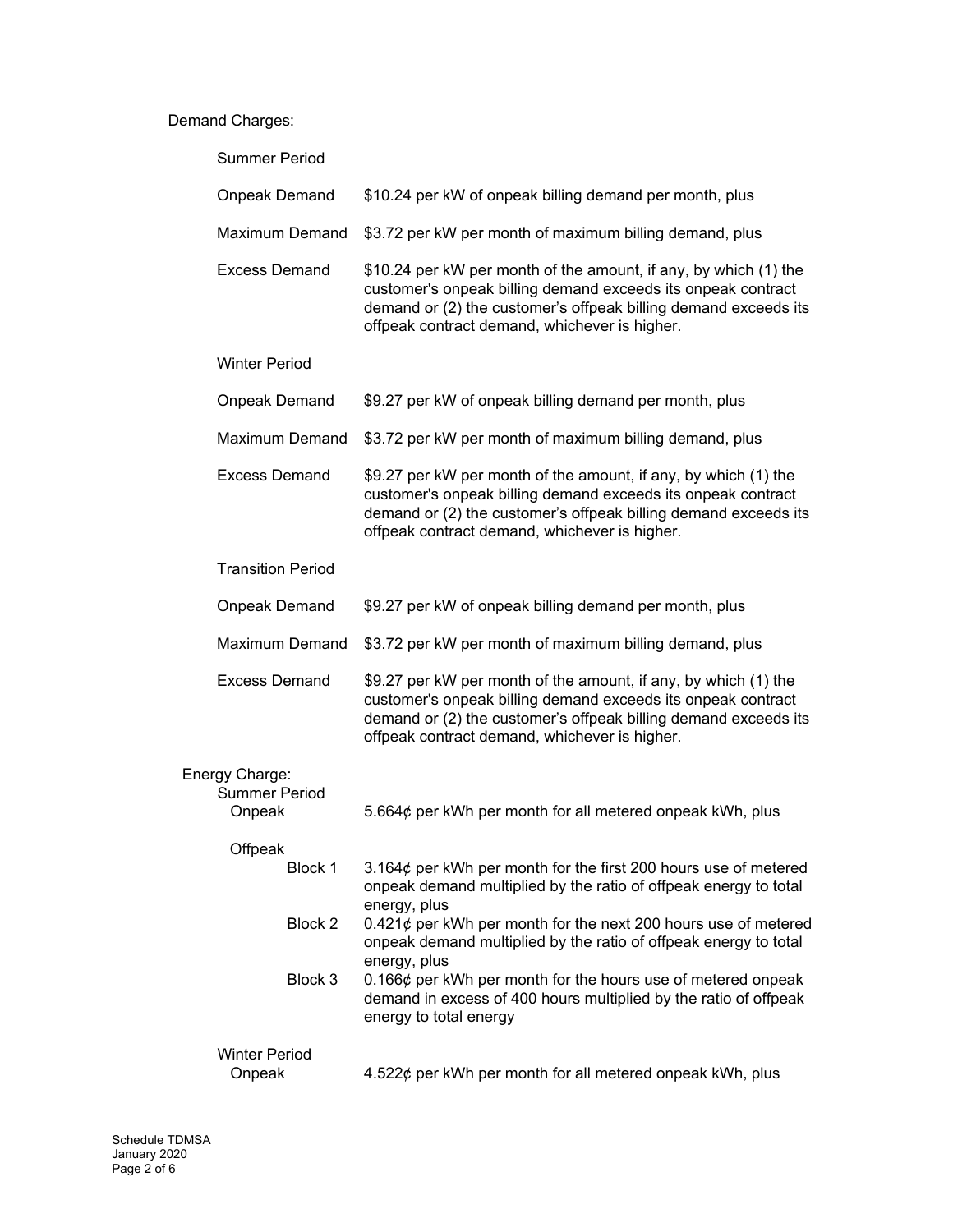| Offpeak                  |         |                                                                                                                                                                  |
|--------------------------|---------|------------------------------------------------------------------------------------------------------------------------------------------------------------------|
|                          | Block 1 | 3.386¢ per kWh per month for the first 200 hours use of metered<br>onpeak demand multiplied by the ratio of offpeak energy to total<br>energy, plus              |
|                          | Block 2 | $0.421\phi$ per kWh per month for the next 200 hours use of metered<br>onpeak demand multiplied by the ratio of offpeak energy to total<br>energy, plus          |
|                          | Block 3 | $0.166\phi$ per kWh per month for the hours use of metered onpeak<br>demand in excess of 400 hours multiplied by the ratio of offpeak<br>energy to total energy  |
| <b>Transition Period</b> |         |                                                                                                                                                                  |
| Onpeak                   |         | 3.475¢ per kWh per month for all metered onpeak kWh, plus                                                                                                        |
| Offpeak                  |         |                                                                                                                                                                  |
|                          | Block 1 | 3.475¢ per kWh per month for the first 200 hours use of metered<br>onpeak demand multiplied by the ratio of offpeak energy to total<br>energy, plus              |
|                          | Block 2 | $0.421\phi$ per kWh per month for the next 200 hours use of metered<br>onpeak demand multiplied by the ratio of offpeak energy to total<br>energy, plus          |
|                          | Block 3 | 0.166 $\phi$ per kWh per month for the hours use of metered onpeak<br>demand in excess of 400 hours multiplied by the ratio of offpeak<br>energy to total energy |

For the Summer Period, Winter Period, and Transition Period, the offpeak Block 1 energy rate shall be applied to the portion, if any, of the minimum offpeak energy takings amount that is greater than the metered energy.

#### Adjustment

The base demand and energy charges shall be increased or decreased in accordance with the current Adjustment Addendum published by TVA.

Loss adjustments are made to the monthly FCA adjustment under the Adjustment Addendum to recognize additional distribution cost of providing service to the retail customers. The loss factors applied to customers that own the transformation facilities and take service at the bulk transmission of 161 kV or higher shall be set to 0%.

## Facilities Rental Charge

There shall be no facilities rental charge under this rate schedule for delivery at bulk transmission voltage levels of 161 kV or higher. For delivery at less than 161 kV, there shall be added to the customer's bill a facilities rental charge. This charge shall be 36¢ per kW per month except for delivery at voltages below 46 kV, in which case the charge shall be 93¢ per kW per month for the first 10,000 kW and 73¢ per kW per month for the excess over 10,000 kW. Such charge shall be applied to the higher of (1) the highest billing demand established during the latest 12-consecutive-month period or (2) the customer's currently effective onpeak or offpeak contract demand, whichever is higher, and shall be in addition to all other charges under this rate schedule, including minimum bill charges.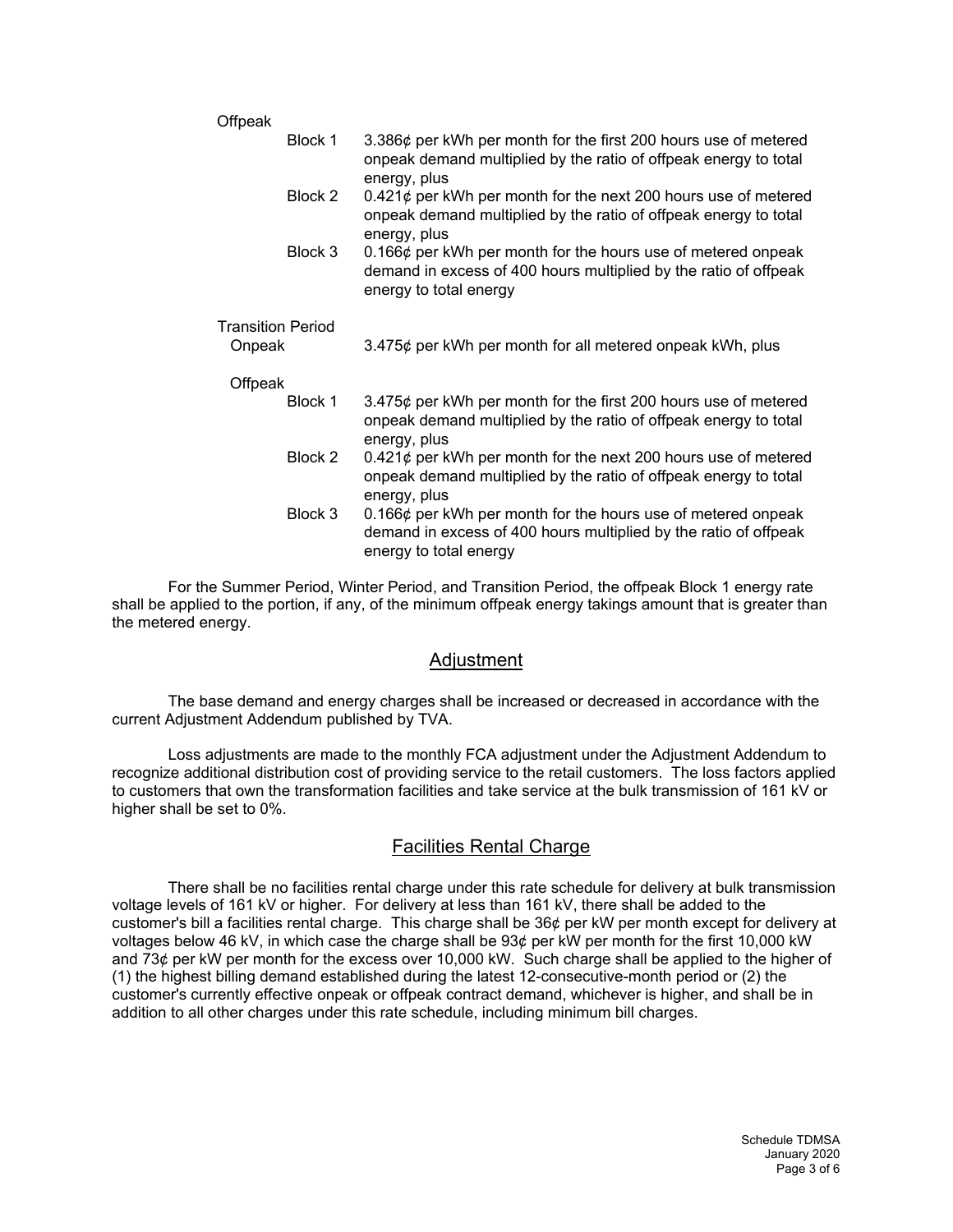## Reactive Demand Charges

If the reactive demand (in kVAR) is lagging during the 30-consecutive-minute period beginning or ending on a clock hour of the month in which the customer's highest metered demand occurs, there shall be added to the customer's bill a reactive charge of \$1.46 per kVAR of the amount, if any, by which the reactive demand exceeds 33 percent of such metered demand. If the reactive demand (in kVAR) is leading during the 30-consecutive-minute period beginning or ending on a clock hour of the month in which the customer's lowest metered demand (excluding any metered demands which are less than 25 percent of the highest metered demand) occurs, there shall be added to the customer's bill a reactive charge of \$1.14 per kVAR of the amount of reactive demand. Such charges shall be in addition to all other charges under this rate schedule, including minimum bill charges.

### Determination of Seasonal Periods

Summer Period shall mean the June, July, August, and September billing months. Winter Period shall mean the December, January, February, and March billing months. Transition Period shall mean the April, May, October, and November billing months.

#### Determination of Onpeak and Offpeak Hours

Except for Saturdays, Sundays, November 1, and the weekdays that are observed as Federal holidays for New Year's Day, Memorial Day, Independence Day, Labor Day, Thanksgiving Day, and Christmas Day, Onpeak hours for each day shall for purposes of this rate schedule be from 1 p.m. to 7 p.m. during the months of April, May, June, July, August, September and October and from 4 a.m. to 10 a.m. during the months of January, February, March, November, and December. For all other hours of each day and all hours of such excepted days shall be offpeak hours. Such times shall be Central Standard Time or Central Daylight Time, whichever is then in effect. Said onpeak and offpeak hours are subject to change by TVA. In the event TVA determines that such changed onpeak and offpeak hours are appropriate, it shall so notify Distributor at least 12 months prior to the effective date of such changed hours.

#### Determination of Onpeak and Offpeak Demands, Maximum Metered Demand, and Energy Amounts

The onpeak and offpeak kWh for any month shall be the energy amounts taken during the respective hours of the month designated under this rate schedule as onpeak and offpeak hours; provided, however, that notwithstanding the metered energy amount, the offpeak energy for any month shall in no case be less than the product of (1) the offpeak billing demand as calculated in the last paragraph below and (2) 110 hours (reflecting a 15 percent load factor applied to the average number of hours in a month).

Distributor shall meter the onpeak and offpeak demands in kW of all customers taking service under this rate schedule. The onpeak metered demand and offpeak metered demand for any month shall be determined separately for the respective hours of the month designated under this rate schedule as onpeak and offpeak hours and, in each case, shall be the highest average during any 30-consecutiveminute period beginning or ending on a clock hour.

Except as provided below, (1) the onpeak billing demand shall be the highest onpeak metered demand in the month, (2) the offpeak billing demand shall be the highest offpeak metered demand in the month, and (3) the maximum billing demand shall be the higher of the onpeak billing demand or offpeak billing demand in the month.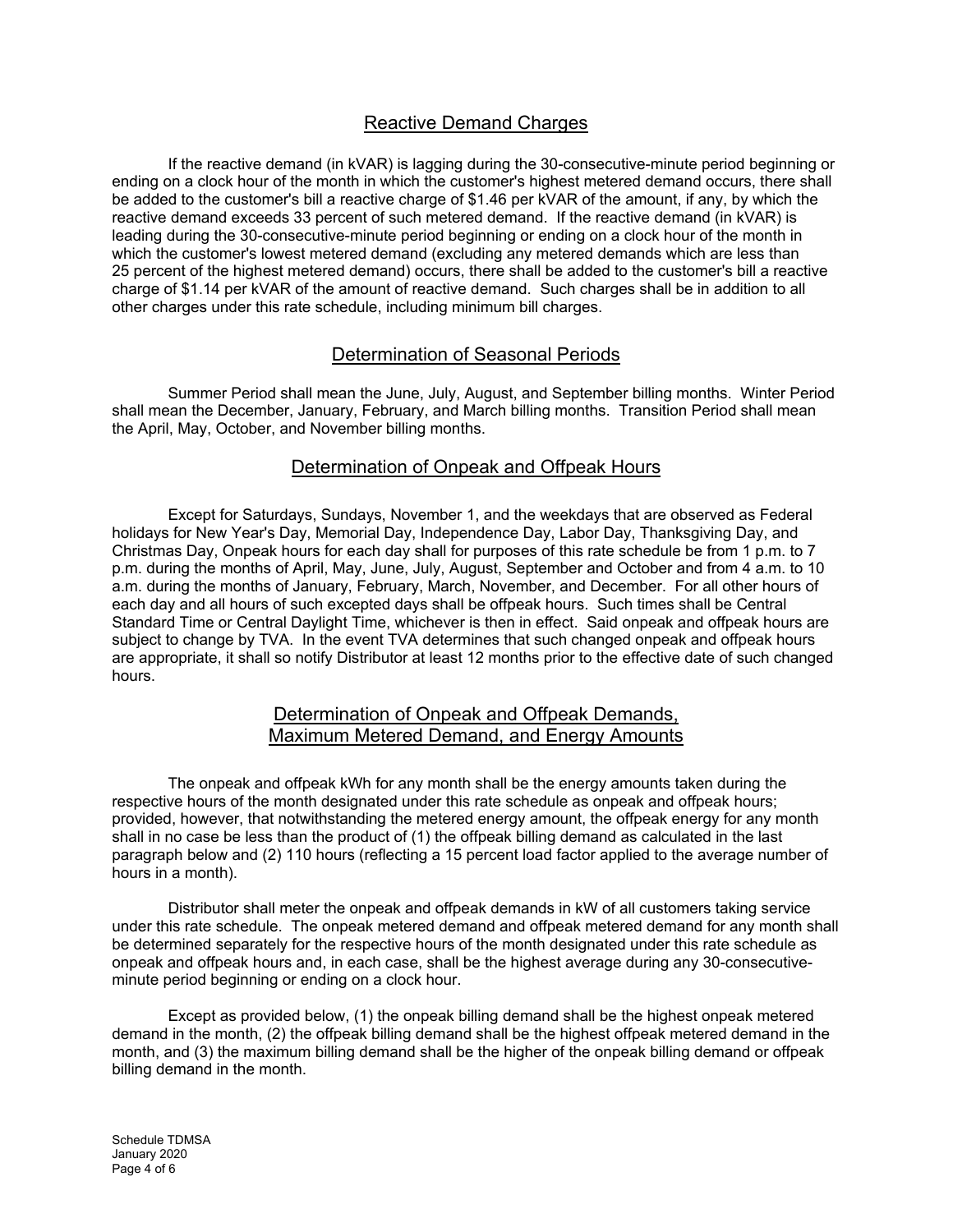The onpeak billing demand shall in no case be less than the sum of (1) 30 percent of the first 5,000 kW and (2) 40 percent of any kW in excess of 5,000 kW of the higher of the currently effective onpeak contract demand or the highest onpeak billing demand established during the preceding 12 months.

The offpeak billing demand shall in no case be less than the sum of (1) 30 percent of the first 5,000 kW and (2) 40 percent of any kW in excess of 5,000 kW of the higher of the currently effective offpeak contract demand or the highest offpeak billing demand established during the preceding 12 months.

#### Minimum Bill

The monthly bill under this rate schedule, excluding any facilities rental charges and any reactive charges, shall not be less than the sum of (1) the base customer charge and administrative charge, (2) the portion of the base demand charge, as adjusted, applicable to onpeak billing demand applied to the customer's onpeak billing demand, (3) the portion of the base demand charge, as adjusted, applicable to maximum billing demand applied to the to the customer's maximum billing demand, (4) the base onpeak energy charge, as adjusted, applied to the customer's onpeak energy takings, and (5) the base offpeak energy charge, as adjusted, applied to the higher of customer's actual offpeak energy takings or the minimum offpeak energy takings amount provided for in the first paragraph of the section of this rate schedule entitled "Determination of Onpeak and Offpeak Demands, Maximum Metered Demand, and Energy Amounts." Notwithstanding the foregoing, amounts calculated under any fuel cost adjustment that is included in the Adjustment Addendum shall not be applied to any billed offpeak energy that exceeds the metered offpeak energy.

Excess demand charges are excluded from this calculation.

Distributor may require minimum bills higher than those stated above, including, without limitation, charges to cover any additional metering and related costs.

#### Contract Requirement

Customers whose demand requirements exceed 1,000 kW shall be required to execute contracts and such contracts shall be for an initial term of at least 1 year. The customer shall contract for its maximum requirements, which shall not exceed the amount of power capable of being used by customer, and Distributor shall not be obligated to supply power in greater amount at any time than the customer's currently effective onpeak or offpeak contract demand. If the customer uses any power other than that supplied by Distributor under this rate schedule, the contract may include other special provisions. The rate schedule in any power contract shall be subject to adjustment, modification, change, or replacement from time to time as provided under the power contract between Distributor and TVA.

After having received service for at least 1 year under this rate schedule, the customer, subject to appropriate amendments in its power contract with Distributor, may receive service under the General Power Rate--Schedule GSA. In such case the term of the power contract shall remain the same and the contract demand for service under the General Power Rate--Schedule GSA shall not be less than the onpeak contract demand in effect when service was taken under this rate schedule.

## Payment

Bills under this rate schedule will be rendered monthly. Any amount of the bill that is unpaid after the due date specified on bill may be subject to additional charges under Distributor's standard policy.